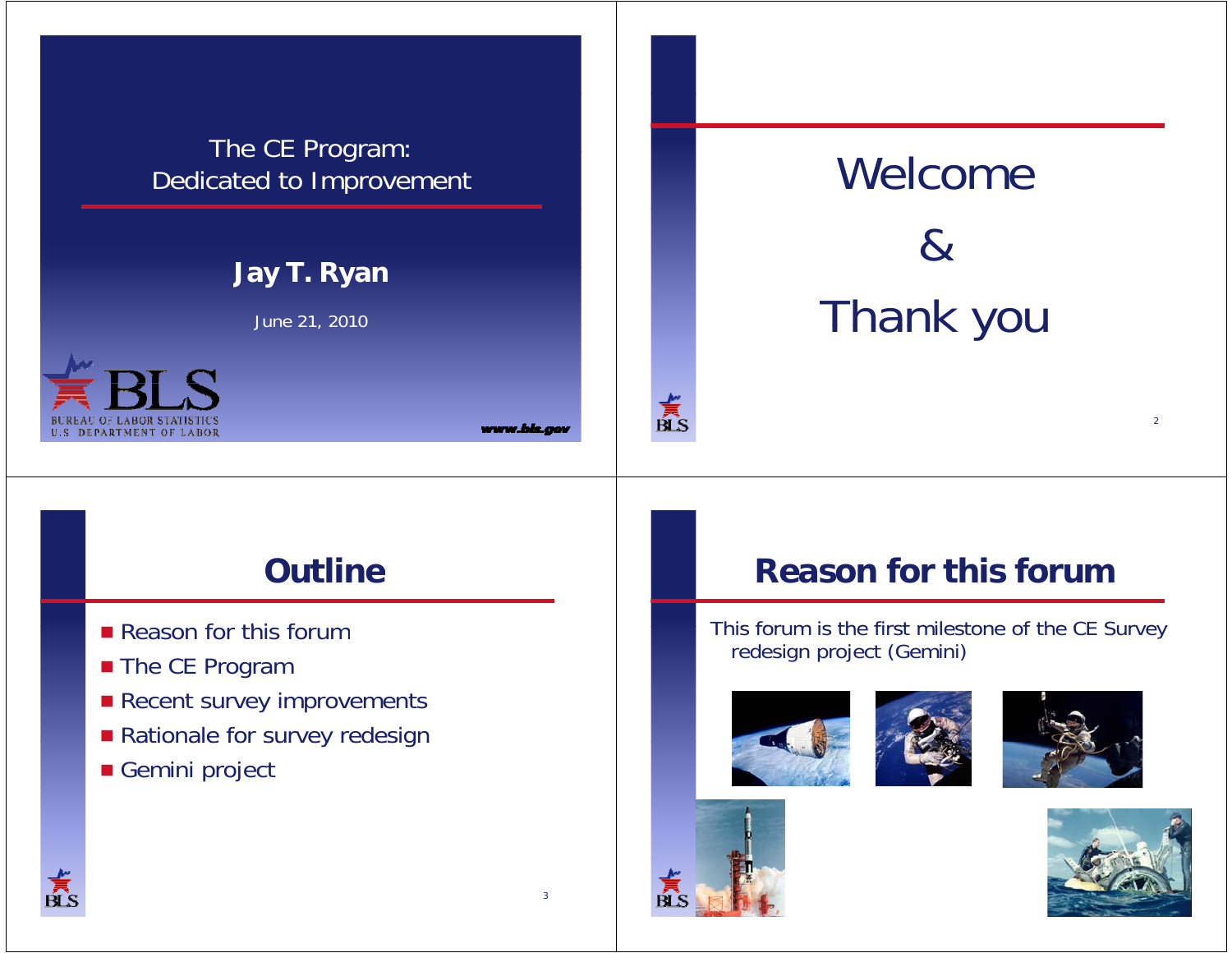#### **Reason for this forum**

Gather information that will inform the redesign

- For what purpose do you use the data?
- $\blacktriangleright$  What specific data do you use?
- What problems or limitations have you identified with using the data?
- What changes would you like to see in the data?

# **CE Program**

- Budget: FY10 \$43 million
- **Staffing: 60 positions at BLS** 
	- ▶ Economists
	- IT Specialists
	- **Statisticians**
	- Survey Methodologists
	- ▶ Cognitive Psychologists
- Census Bureau

## **Mission**

The mission of the Consumer Expenditure Survey program (CE) is to collect, produce, and disseminate information that presents a statistical picture of consumer spending for the Consumer Price Index, government agencies, and private data users. The mission encompasses analyzing CE data to produce socio-economic studies of consumer spending, and providing CE data users with assistance, education, and tools for working with the data. CE supports the mission of the Bureau of Labor Statistics, and therefore CE data must be of consistently high statistical quality, relevant, timely, and must protect respondent confidentiality.

# *Vision*

*From straightforward surveys Through efficient processing To continuous disseminationTh CE P ill id th ti The Program will provide the nation Valuable, accurate, and complete Inf <sup>i</sup> di formation on consumer spending*



Ŕľ S

6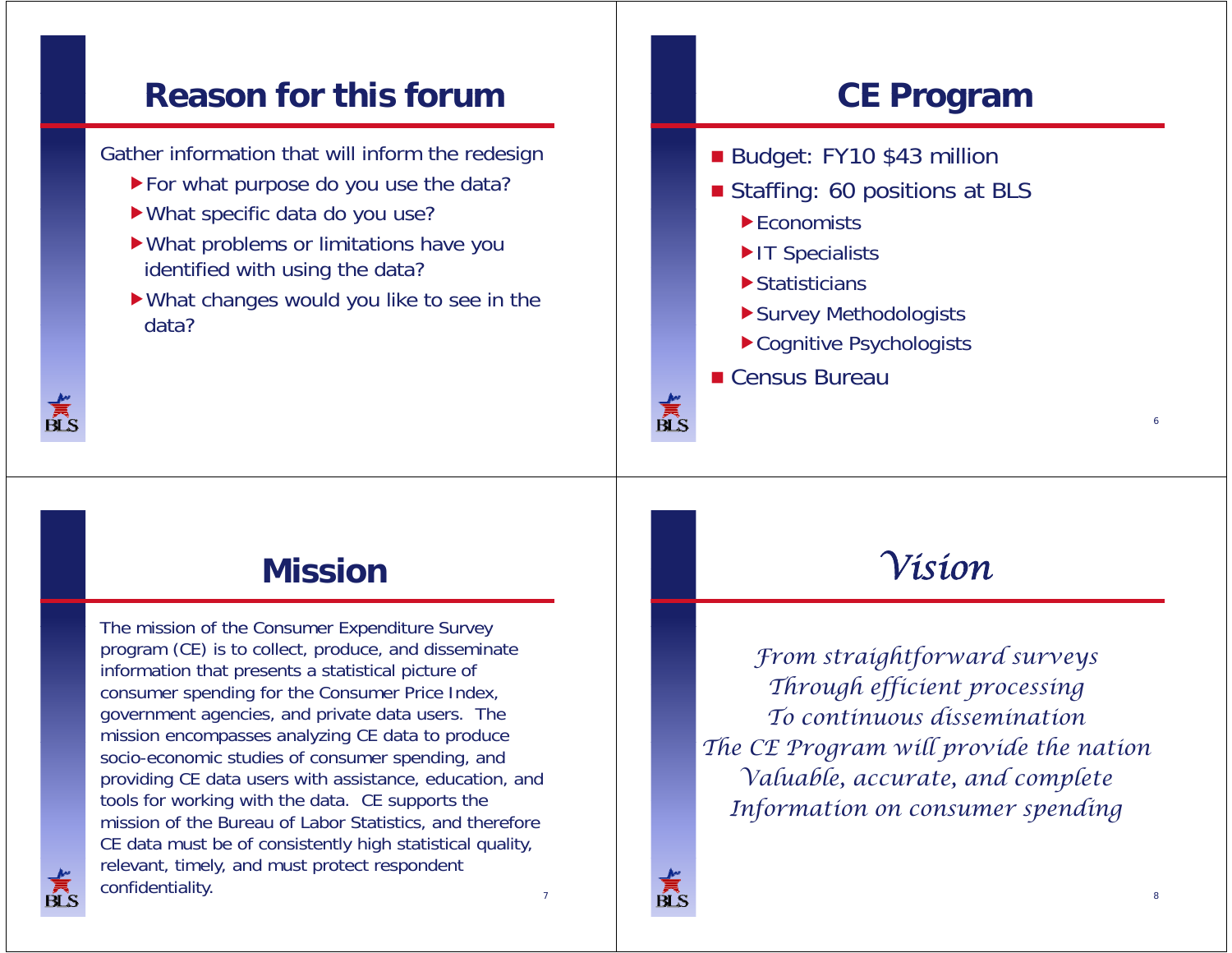### **I t i & Di I Interview Diary Improvements**

Computer Assisted Personal Interview (CAPI)

- **Interview (2003)**
- **Diary demographics and income (2004)** Diary demographics and income (2004)

Other data collection improvements

- Contact History Instrument (2005, 2006)
- **Field training**
- User friendly diary form and auto-coding system (2005)

### **I t i & Di I Interview Diary Improvements**

- **Biennial Interview questionnaire revisions**
- **Timely and relevant Interview** questionnaire revisions
	- Medicare prescription drug program (2006)
	- ▶ Tax stimulus: amount and how used (2008, 2009)

### **I t i & Di I Interview Diary Improvements**

Statistical methods improvements

- **Income imputation (2004)**
- Selection of Diary or Interview data for best publication estimates (2007, 2009)

### Data Dissemination

- CE Microdata Users' Workshop (since 2006)
- CE Anthologies (2003, 2005, 2008)
- More timely release (October 2009)

### **R ti l f S R d i Rationale for Survey Redesign**

Despite all these improvements

- **Basic design has been the same since 1980**
- **Burdensome surveys**
- Data quality issues
- **Declining response rates**

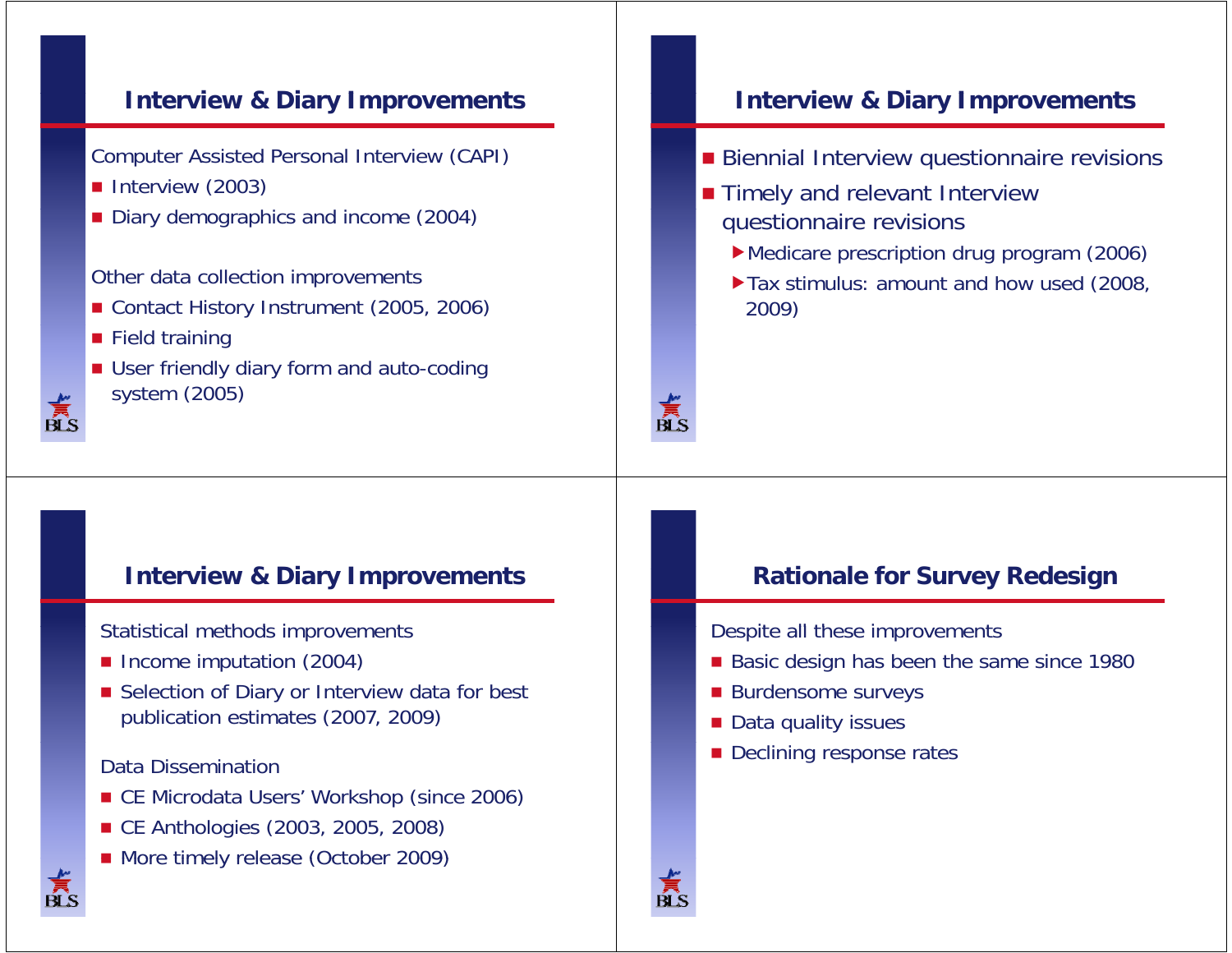### **R i l f S Rd i Rationale for Survey Redesign**

- $\blacksquare$  Challenges in the social, consumer, and data collection environments, such as
	- ▶ lack of time or willingness
	- competing surveys
	- ▶ language barriers
	- $\blacktriangleright$  gated communities
	- confidentiality concerns
	- automatic bill paying
	- large general merchandise stores



# **Gemini: Survey Redesign**

The overall mission of the Gemini Project to redesign the CE surveys is to improve data quality through a verifiable reduction in measurement error, with a particular focus on under-reporting

### http://www.geminiproject.org

# **Gemini: Survey Redesign**

### 2009

- **Establish project and teams**
- **Budget initiative**
- **Executive management group**
- **Expert Panel of advisors**
- Research Project Tracking System report
- Data Quality definition report



# **Gemini: Survey Redesign**

### 2010

 $\breve{\bar{\mathbb{A}}}$ s

 $\overline{\mathbf{B}}$   $\overline{\mathbf{S}}$ 

- **Burvey Redesign Panel Discussion**
- Data Capture Technology Forum
- **AAPOR Panel on Respondent Record Use**
- Data User Needs Forum & report
- Methods Workshop & report
- Field research (Order effects, Measurement Issues)
- Disseminate research results